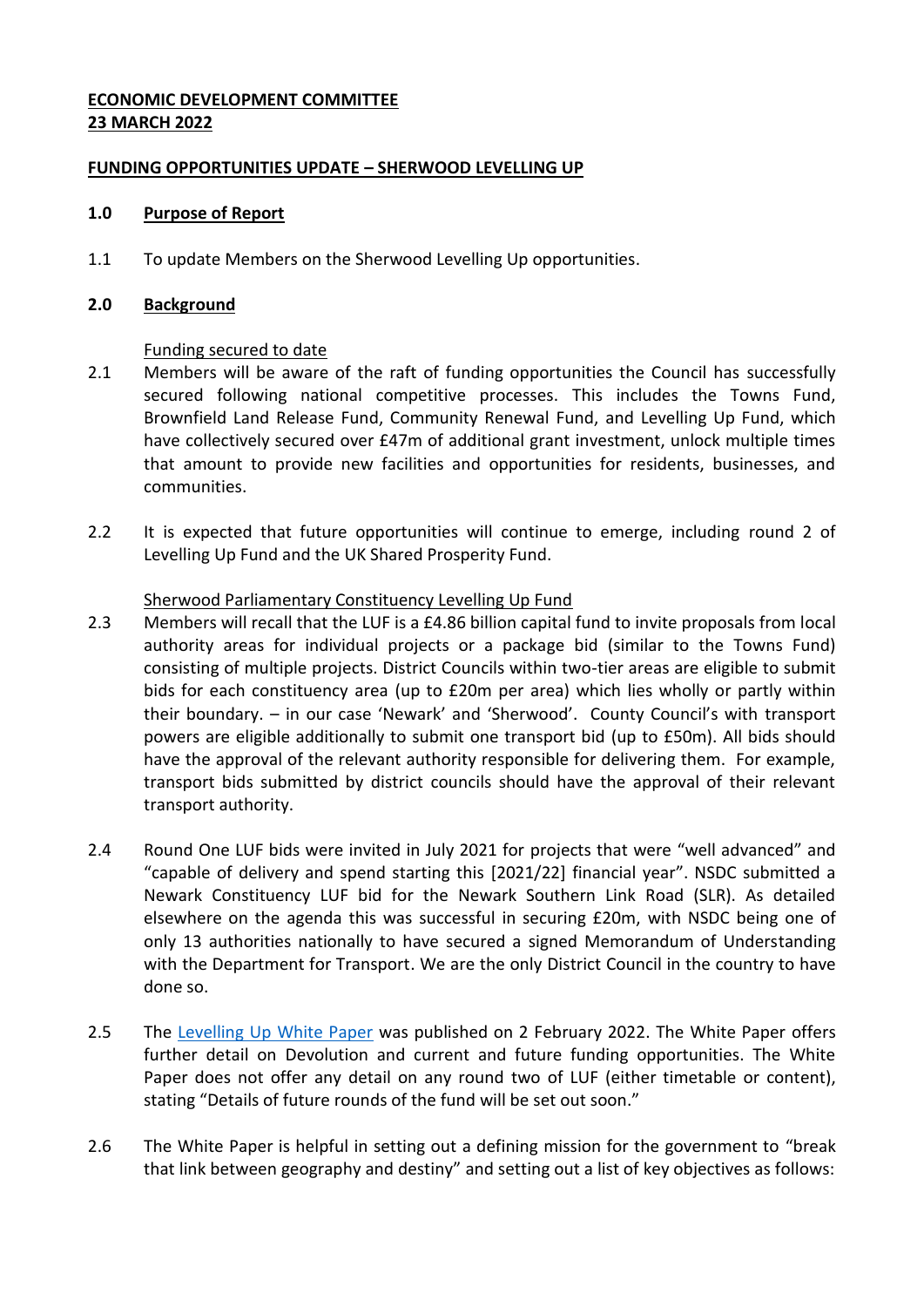- 1. Boosting productivity and living standards by growing the private sector, especially in those places where they are lagging;
- 2. Spreading opportunities and improving public services, especially in those areas where they are weakest; restoring a sense of community,
- 3. Local pride and belonging, especially in those places where they have been lost; and,
- 4. Empowering local leaders and communities, especially in those places lacking local agency.
- 2.7 The above objectives align with the work already undertaken by the Council and its partners, who have at the heart of our intent a willingness to reduce geographic economic, social, and health inequalities. This is further explored in the update below from the first meeting of the Sherwood Levelling Up Board.

# Nottinghamshire County Council Levelling Up Fund

2.8 It remains the intention that Nottinghamshire County Council will submit a round two LUF bid which seeks to secure the reopening of the Robin Hood Line in the form of a likely Shirebrook-Ollerton hourly service, extending the current Nottingham-Mansfield Woodhouse service between Nottingham and Ollerton. Any proposals will include the reopening or provision of new stations at Warsop, Edwinstowe and Ollerton. Officers continue to work closely with colleagues at NCC, Mansfield, Bassetlaw, and Ashfield as the feasibility work develops.

# Sherwood Levelling Up Board

- 2.9 The Council and over 40 of its public, private, and voluntary sector partners conveyed for a first Sherwood Levelling Up Board in November 2021. This group focussed on identifying the current challenges for the area, the activities, projects, and programs that are already taking place which could be capitalised upon, and what the future agenda and deliverable projects may look like. Initial projects references are around Ollerton Town Centre (and associated public sector and public transport hubs), Forest Corner, Thoresby Vale (linking also with Blossom Homes), Sports and Recreation (possibly in partnership with colleagues from Nottingahm Forest, the YMCA, and Active4Today), and creation of new employment (Clipstone & Rainworth). All projects will be identified, developed, and refined through the Sherwood Board which is effectively acting as a steering group at the current time.
- 2.10 Following the publication of the Levelling Up White paper and associated objectives it is proposed to reassemble the Sherwood Board immediately after the Easter break. The Board will be invited to build further on previous discussions, identifying activities, assets, and projects which could form part of what is currently referred to as a 'Sherwood Place Prospectus'. Such a prospectus would be framed such that it would allow this Council, as an accountable body, to apply for future LUF and other funding opportunities. NSDC and NCC Members will also be invited to contribute with a session scheduled prior to the Easter break.

# Commissioning

2.11 Members will recall previous decisions to create additional posts to assist our Levelling Up and Regeneration agendas. This has included the creation the Business Manager Regeneration and Housing Strategy and 3 no, new Senior Regeneration Officers (two within the Housing team and one within Economic Growth). The Business Manager role has now been recruited to, as has one of the three Officer posts. To ensure momentum is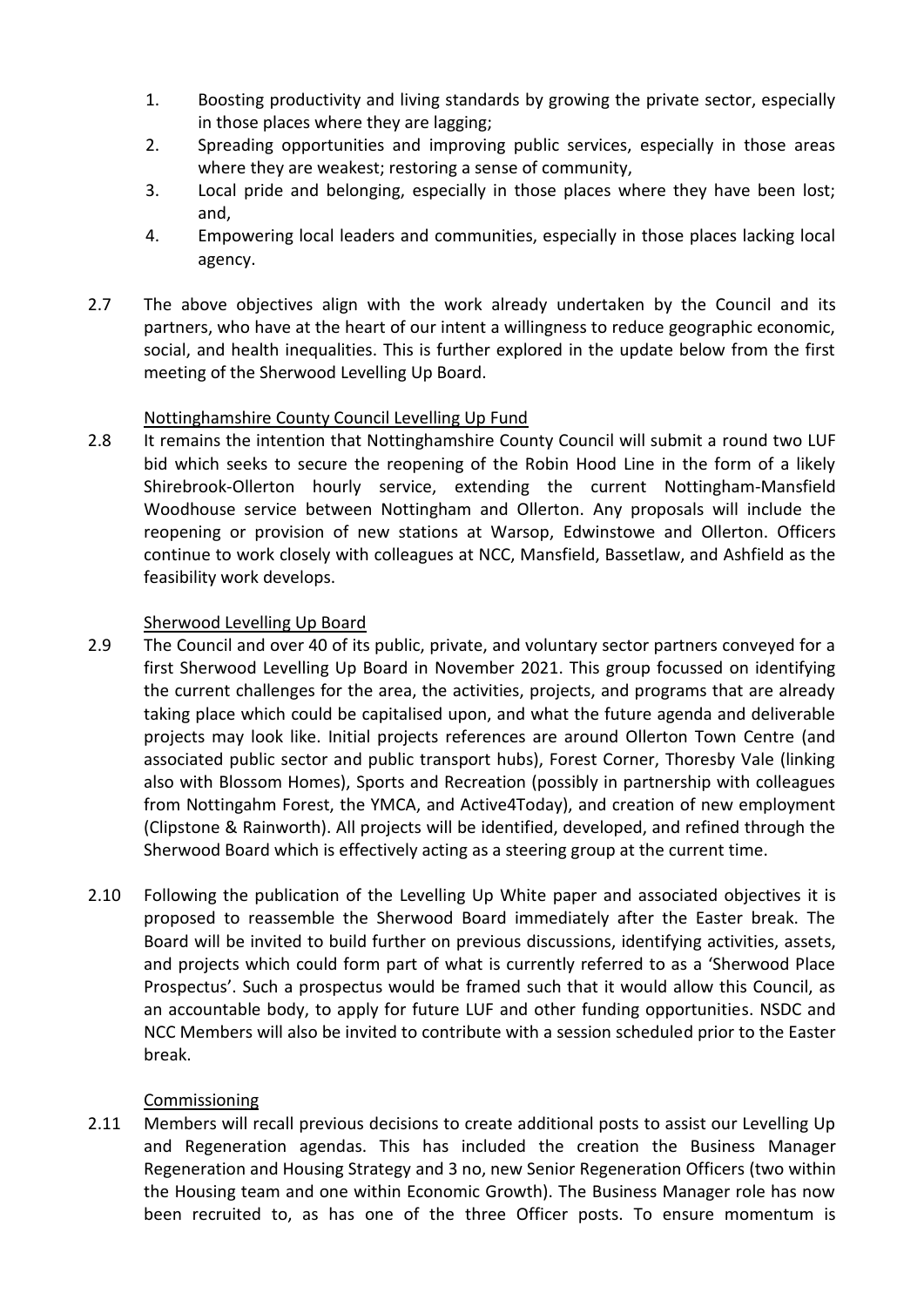maintained it is proposed to commission a multi-disciplinary 'Sherwood Place Prospectus' team to drive the work now required, in addition to utilising agency support for internal program management utilising any staffing underspends. The full team will be in place by Easter.

# **3.0 Equalities Implications**

3.1 Each project and fund is required to specifically address equalities and access implications as they are developed. This will be captured in detail through the scheme and any relevant Business Case and assurance submissions.

# **4.0 Digital Implications**

4.1 There are digital implications within many of the plans and projects identified, with the need to ensure appropriate digital infrastructure, skills and future innovative and creative employment opportunities being key to many objectives. Each project will be required to identify this as they progress.

# **5.0 Financial Implications – FIN21-22/8673**

- 5.1 This report has no direct financial implications for Newark & Sherwood District Council, though has financial implications based on the current Committee-based system of governance.
- 5.2 The multi-disciplinary 'Sherwood Place Prospectus' consultancy team referred to in paragraphs 2.10 and 2.11 is anticipated to cost up to £125,000. Spend will be funded from the £125,000 of Levelling Up Fund capacity funding received from central government in June 2021.
- 5.3 As referred to in paragraph 2.11, there are currently two vacant regeneration officer posts: one within the Housing team and the other within Economic Growth . It is proposed that the temporary savings in 2022/23 from these posts remaining vacant be used to procure additional support.
- 5.4 The current full-year 2022/23 estimated salary plus on-costs of each regeneration officer is £47,609.

| Vacant post in         | Committee                   | <b>Grade and</b><br>spinal column<br>point (SCP) | <b>Estimated full-year</b><br>2022/23 salary and<br>oncosts (£) |
|------------------------|-----------------------------|--------------------------------------------------|-----------------------------------------------------------------|
| Housing                | <b>Economic Development</b> | NS12-SCP 32                                      | 47,609                                                          |
| <b>Economic Growth</b> | Homes & Communities         | NS12-SCP 32                                      | 47,609                                                          |
|                        |                             |                                                  | 95,218                                                          |

5.5 Policy & Finance Committee approval would be required to enable Economic Development Committee to procure additional support if, as is proposed, this is to be part-funded from the temporary saving in 2022/23 from the housing-based regeneration officer post remaining vacant.